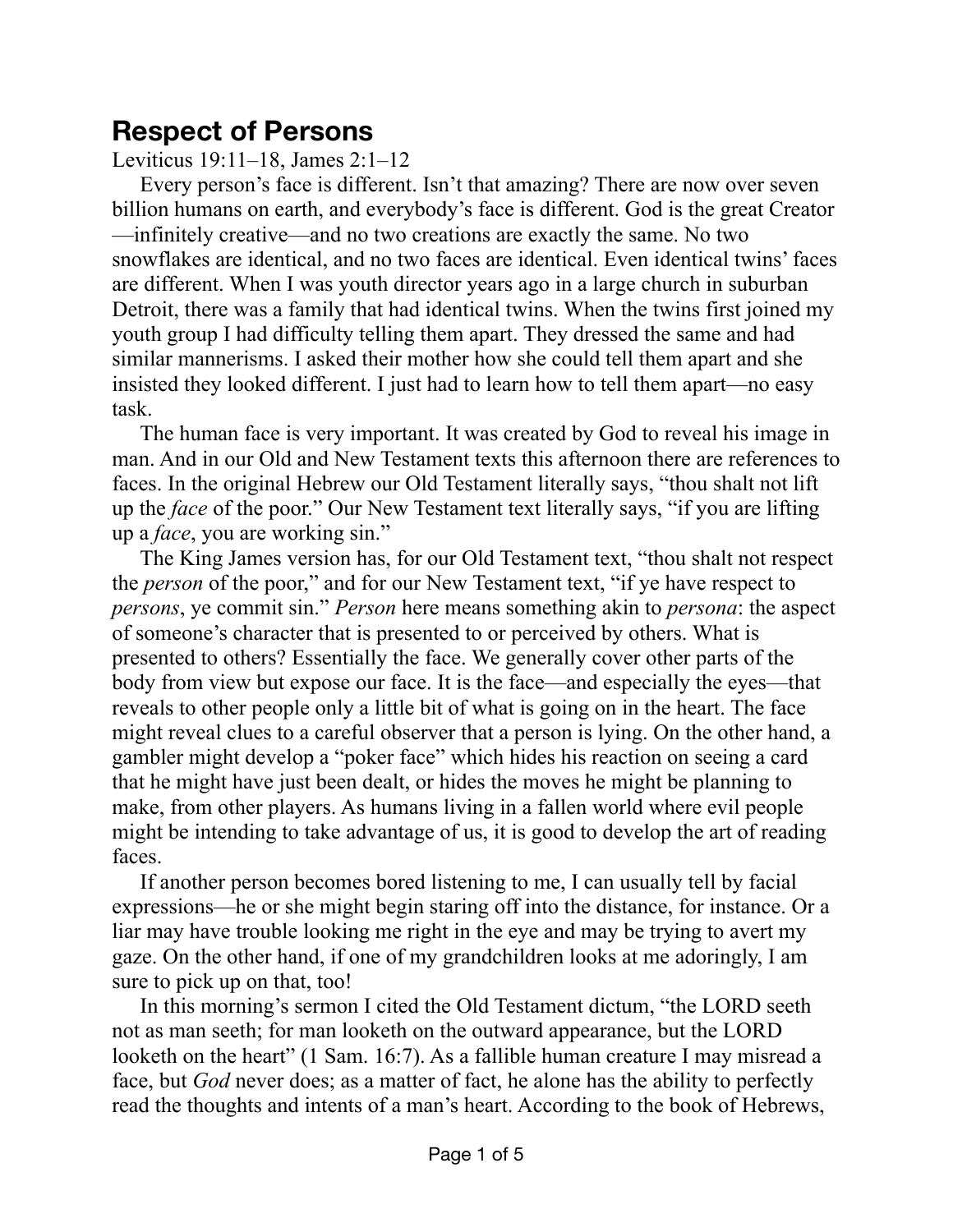the Λόγος of God—that is, the Lord Jesus Christ—alone is "a discerner of the thoughts and intents of the heart. And there is no creature hidden from His sight, but all things are naked and open to the eyes of Him to whom we must give account." Make no mistake! The divine Christ alone can perfectly discern not only what a person is thinking at any given moment, but also the "intents" of what he may be planning to do in the future.

This is why so-called "hate crime" laws are so wicked and vile. For one thing, there is no such thing as a "love crime"; crime is crime; it is always an act of aggression against another person. Did the 15-year-old shooter at Oxford High School the other day *hate* his victims or just shoot innocent people randomly? It really makes no difference; his victims are either dead or wounded; they and their families are scarred for life from his hateful deed.

In order to prove a "hate crime" involves perfectly understanding the deepest thoughts of the human heart—something that no mere human, even a judge in a black robe—can do. If I were ever on a jury deciding a "hate crime" case—which will never happen because I am so vocal about this—I would vote to invalidate the hate-crime law itself, because the law itself is unjust and ought to be repealed by a biblically-informed society. There is no scriptural example of a hate-crime law none! And rightly so. Man can only look at the face—the outward appearance. Only the Lord can correctly judge the heart, which he will infallibly do when all men, women and children stand before him at the last day.

Remember that our Old Testament literally says, "thou shalt not lift up the *face* of the poor." Our New Testament text literally says, "if ye are lifting up a *face*, ye are working sin." Newer translations use "partiality" or "partial." The *New Living Translation* has "Do not twist justice in legal matters by favoring the poor or being partial to the rich and powerful. Always judge people fairly." This is good advice, as far as it goes, but consider this: human judges are called upon to judge people fairly because *God himself judges people fairly*. God does not have one standard for himself and another for humans. The Ten Commandments—in fact, all the moral law—are expressions of the perfect character of God. God's law requires purity because God himself is pure. God's law requires a high regard for life because God himself has a high regard for life. God's law requires that we not bear false witness because God himself does not bear false witness; in fact, God "cannot lie" (Tit. 1:2).

So God tells us not to respect persons, that is, lift up the face of a person as we judge and form opinions about other people. This means that we must not allow ourselves to be misled by a pretty face, show partiality to someone on the basis of physical characteristics. This teaching is widespread in Scripture. There are at least 13 occurrences, according to my count. Let's take a moment to look at all of them.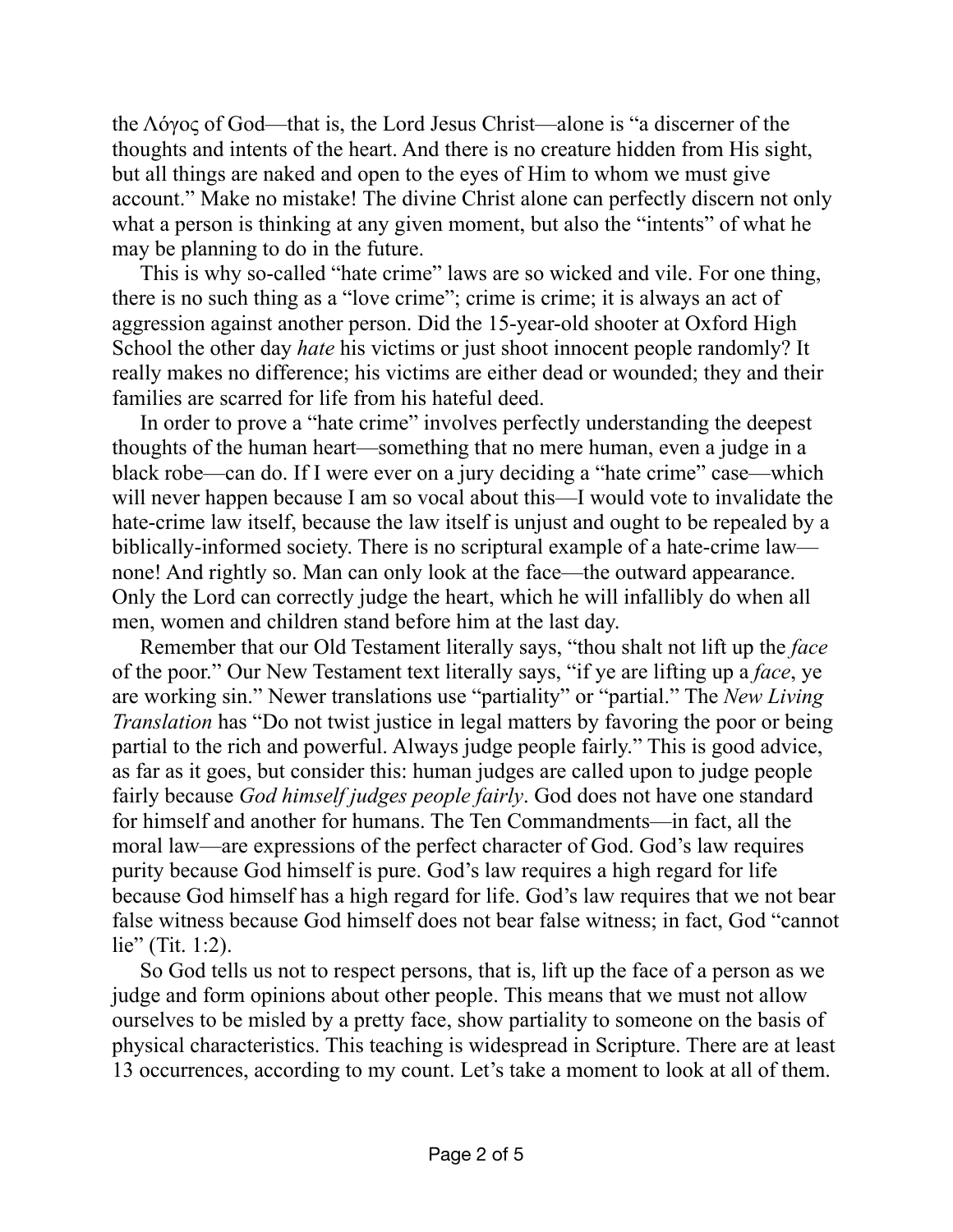Be sure to write down these references so you can look them up later. All references are from the King James Version (KJV).

Lev. 19:15 – Ye shall do no unrighteousness in judgment: thou shalt not respect the person (פְנֵי) of the poor, nor honor the person (פְנֵי) of the mighty: but in righteousness shalt thou judge thy neighbor.

Deut. 1:17 – Ye shall not respect persons (פנים) in judgment; but ye shall hear the small as well as the great; ye shall not be afraid of the face of man; for the judgment is God's: and the cause that is too hard for you, bring it unto me, and I will hear it.

Deut. 16:19 – Thou shalt not wrest judgment; thou shalt not respect persons (יםִנָפּ(, neither take a gift: for a gift doth blind the eyes of the wise, and pervert the words of the righteous.

2 Sam. 14:14 – For we must needs die, and are as water spilt on the ground, which cannot be gathered up again; neither doth God respect any person (וַבֶּנָּשׁ): yet doth he devise means, that his banished be not expelled from him.

2 Chron. 19:7 – Wherefore now let the fear of the LORD be upon you; take heed and do it: for there is no iniquity with the LORD our God, nor respect of persons (פנים), nor taking of gifts.

Prov. 24:23 – These things also belong to the wise. It is not good to have respect of persons (פֵנִים) in judgment.

Prov.  $28:21$  – To have respect of persons (פֵּנִים) is not good: for for a piece of bread that man will transgress.

Rom. 2:11 – For there is no respect of persons (προσωποληψία) with God.

Eph. 6:9 – And, ye masters, do the same things unto them, forbearing threatening: knowing that your Master also is in heaven; neither is there respect of persons (προσωποληψία) with him.

Col. 3:25 – But he that doeth wrong shall receive for the wrong which he hath done: and there is no respect of persons (προσωποληψία).

Jas. 2:1 – My brethren, have not the faith of our Lord Jesus Christ, the Lord of glory, with respect of persons  $(προσωποληψία)$ .

Jas. 2:9 – But if ye have respect to persons (προσωποληµπτέω), ye commit sin, and are convinced of the law as transgressors.

1 Pet. 1:17 – And if ye call on the Father, who without respect of persons (ἀπροσωπολήπτως) judgeth according to every man's work, pass the time of your sojourning here in fear.

Note particularly that four of the 13 references refer specifically to God: Romans 2:11 categorically says, "there is no respect of persons (προσωποληψία) with God." If this is translated "there is no partiality with God," then there is a problem. *Partiality* is defined as *unfair bias in favor of one thing or person compared with another; favoritism*. Surely there is no *unfair* bias with God, for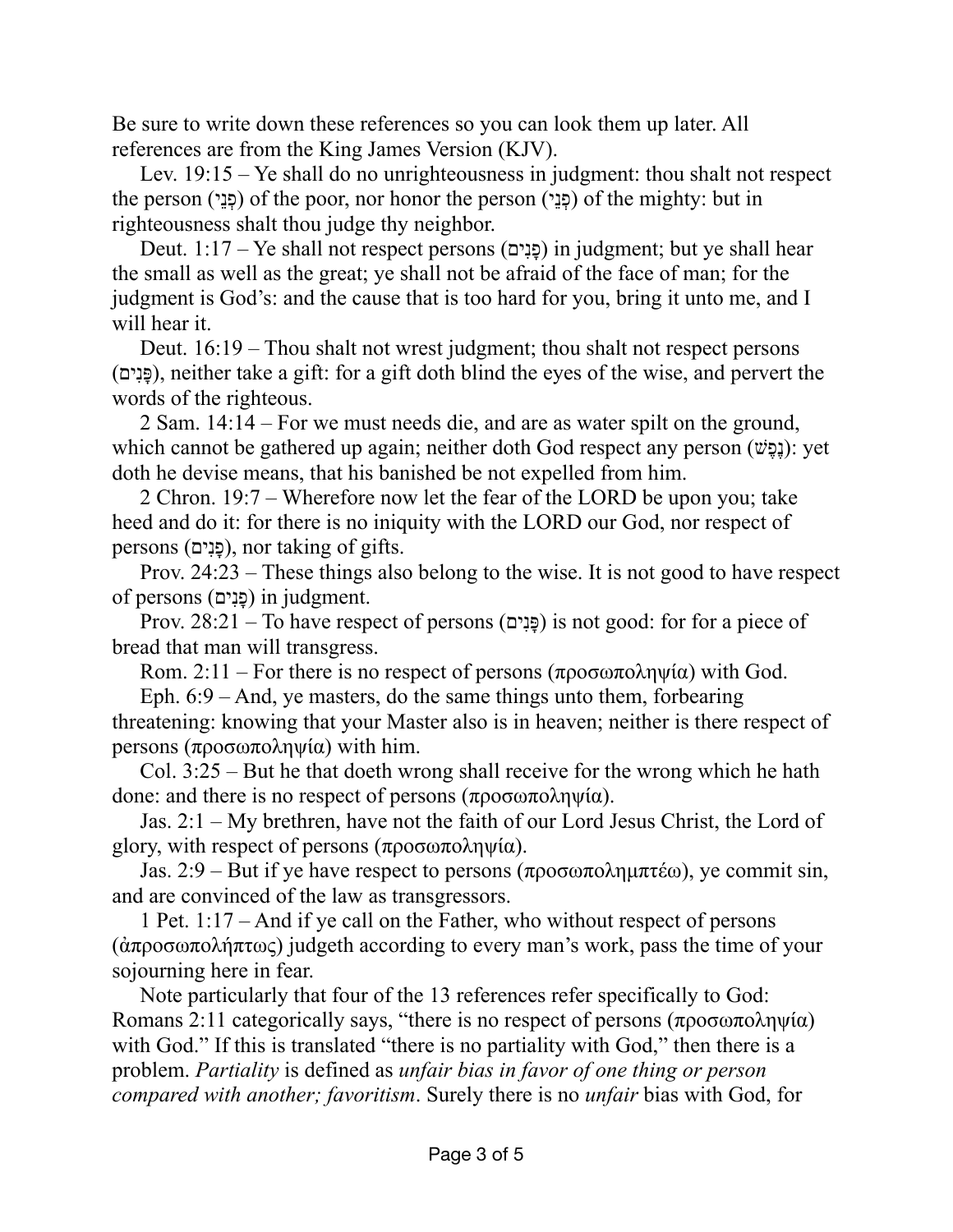everything he does is true and right and just, but it is true that God does favor some over others. Out of the mass of undeserving sinners in eternity past God chose *some* to everlasting life, and he passed by others. God "chose us in Him before the foundation of the world, that we should be holy and without blame before Him in love" (Eph. 1:3). He did not choose everyone. He chose his elect. Now all of us were equally undeserving. He did not choose any of us because we were brighter, or wittier, or prettier, or nicer. But he did choose some, and pass by others. Some might say that he was partial—partial *toward* his elect and partial *against* the reprobate (defined in the New Oxford American Dictionary as "[in Calvinism] a sinner who is not of the elect and is predestined to damnation"—regarded as an archaic use). (The word *reprobate* is used seven times in the KJV; it is a translation of ἀδόκιµος, meaning *not standing the test*; *reprobate* is not used in the NKJV or ESV.)

God is a judge; his judgments are perfect. Consider these Scriptures:

Ps. 75:7 – But God is the *judge*: he putteth down one, and setteth up another.

Ps. 82:8 – Arise, O God, *judge* the earth: for thou shalt inherit all nations.

Eccl. 3:17 – I said in mine heart, God shall *judge* the righteous and the wicked: for there is a time there for every purpose and for every work.

Acts 10:42 – And he commanded us to preach unto the people, and to testify that it is he which was ordained of God to be the *Judge* of quick and dead.

Rom 2:16 – In the day when God shall *judge* the secrets of men by Jesus Christ according to my gospel.

2Ti 4:1 – I charge thee therefore before God, and the Lord Jesus Christ, who shall *judge* the quick and the dead at his appearing and his kingdom;

Heb 12:23 – To the general assembly and church of the firstborn, which are written in heaven, and to God the *Judge* of all, and to the spirits of just men made perfect.

Yes, God does judge, but he never judges on the basis of a pretty face. He never chooses the deserving. All fallen sons and daughters of Adam are undeserving. He never lifts up the face of either the poor or the rich. He is no respecter of persons (faces).

Facial recognition software has been in use for some years, particularly by law enforcement. In some parts of the world it is also being used to facilitate secure transactions, validate identity at ATMs, and identify people getting onto airplanes and public transit. It is even used by large churches to keep track of which members are in attendance at services. But until recently I had not used facial recognition software myself. Then I got a new phone and was amazed to find out that it opens up by recognizing my face—even in the dark. My phone will open for me, but not for anybody else—pretty cool. I assume it is also transmitting images of my face to some secret government database. Maybe it is also surreptitiously